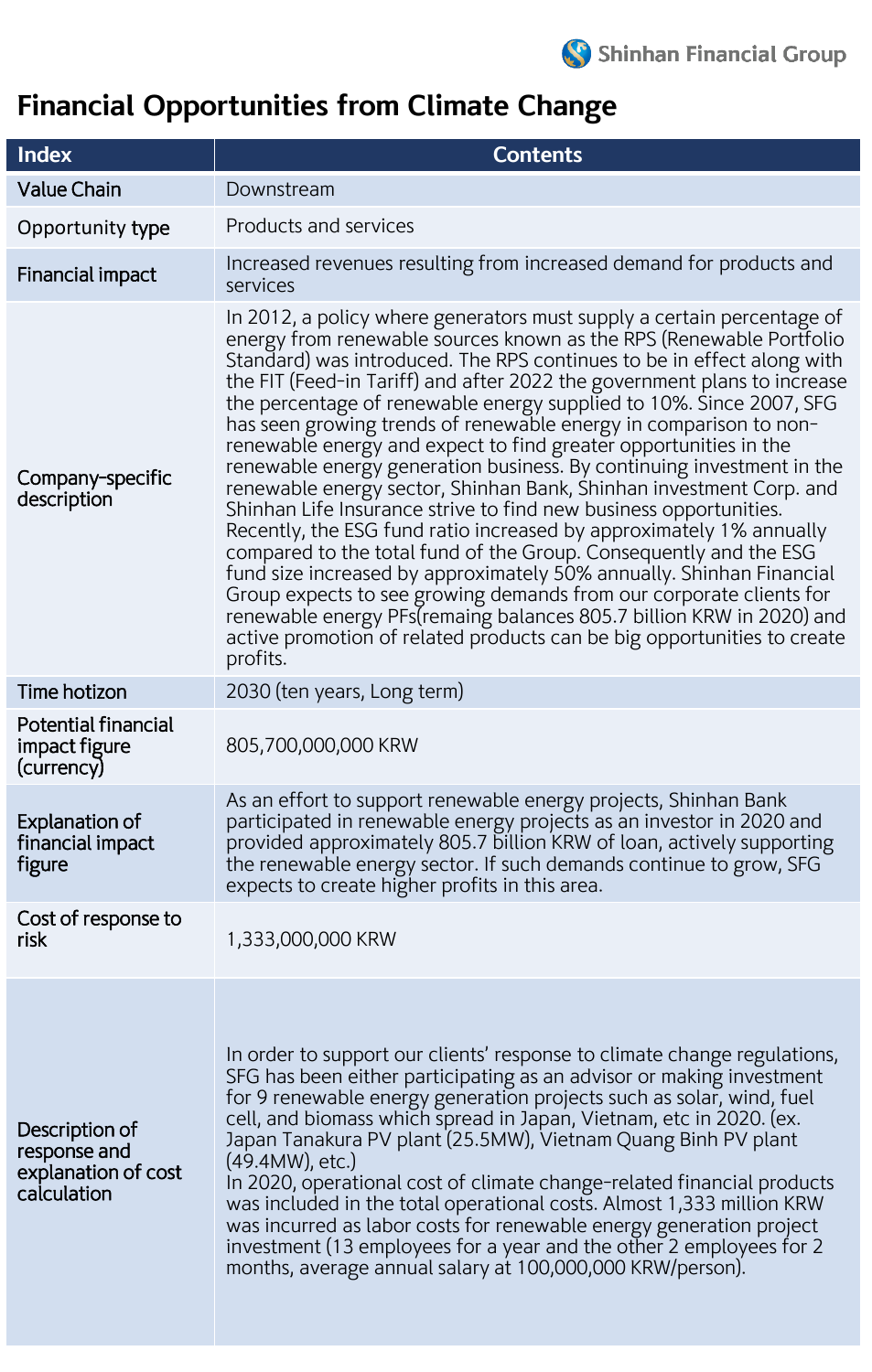| <b>Index</b>                                                         | <b>Contents</b>                                                                                                                                                                                                                                                                                                                                                                                                                                                                                                                                                                                                                                                                                                                                                                                                                                                                                                                                                                                                                                                                                                                                                                                                                                                                                                                                                                                                                                                                                                                                                                                                                                                                                                                                                                                     |  |
|----------------------------------------------------------------------|-----------------------------------------------------------------------------------------------------------------------------------------------------------------------------------------------------------------------------------------------------------------------------------------------------------------------------------------------------------------------------------------------------------------------------------------------------------------------------------------------------------------------------------------------------------------------------------------------------------------------------------------------------------------------------------------------------------------------------------------------------------------------------------------------------------------------------------------------------------------------------------------------------------------------------------------------------------------------------------------------------------------------------------------------------------------------------------------------------------------------------------------------------------------------------------------------------------------------------------------------------------------------------------------------------------------------------------------------------------------------------------------------------------------------------------------------------------------------------------------------------------------------------------------------------------------------------------------------------------------------------------------------------------------------------------------------------------------------------------------------------------------------------------------------------|--|
| <b>Value Chain</b>                                                   | Downstream                                                                                                                                                                                                                                                                                                                                                                                                                                                                                                                                                                                                                                                                                                                                                                                                                                                                                                                                                                                                                                                                                                                                                                                                                                                                                                                                                                                                                                                                                                                                                                                                                                                                                                                                                                                          |  |
| Opportunity type                                                     | Products and services                                                                                                                                                                                                                                                                                                                                                                                                                                                                                                                                                                                                                                                                                                                                                                                                                                                                                                                                                                                                                                                                                                                                                                                                                                                                                                                                                                                                                                                                                                                                                                                                                                                                                                                                                                               |  |
| <b>Financial impact</b>                                              | Increased revenues resulting from increased demand for products and<br>services                                                                                                                                                                                                                                                                                                                                                                                                                                                                                                                                                                                                                                                                                                                                                                                                                                                                                                                                                                                                                                                                                                                                                                                                                                                                                                                                                                                                                                                                                                                                                                                                                                                                                                                     |  |
| Company-specific<br>description                                      | Target companies of the GHG & Energy Target Management Scheme<br>with over 125,000tCO2eq of GHG emissions is subject to participate in<br>the Emission Trading System and the GHG & Energy Target<br>Management Scheme comes into effect and becomes stricter on<br>buildings with over 10,000 TOE of annual energy consumption. In<br>addition, global warming will eventually increase clients' energy<br>management expenses. Therefore it is expected that companies will<br>show greater demands for installing GHG reduction facilities, hiring<br>more experts in the area, and managing building energy consumption.<br>Recently, the ESG fund ratio increased by approximately 1% annually<br>compared to the total fund of the Group. Consequently and the ESG<br>fund size increased by approximately 50% annually. Shinhan Financial<br>Group expects to see growing demands from our corporate clients for<br>eco-friendly loans(remaing balances 1,205.10 billion KRW in 2020) and<br>active promotion of related products can be big opportunities to create<br>profits.                                                                                                                                                                                                                                                                                                                                                                                                                                                                                                                                                                                                                                                                                                             |  |
| <b>Time hotizon</b>                                                  | 2030 (ten years, Long term)                                                                                                                                                                                                                                                                                                                                                                                                                                                                                                                                                                                                                                                                                                                                                                                                                                                                                                                                                                                                                                                                                                                                                                                                                                                                                                                                                                                                                                                                                                                                                                                                                                                                                                                                                                         |  |
| <b>Potential financial</b><br>impact figure<br>(currency)            | 12,821,590,000,000 KRW                                                                                                                                                                                                                                                                                                                                                                                                                                                                                                                                                                                                                                                                                                                                                                                                                                                                                                                                                                                                                                                                                                                                                                                                                                                                                                                                                                                                                                                                                                                                                                                                                                                                                                                                                                              |  |
| <b>Explanation of</b><br>financial impact<br>figure                  | As of the end of 2020, the remaining balances of eco-friendly loans<br>such as Green Remodeling Interest Subsidy Loan, Loan for companies<br>with outstanding green environmental management, Green Energy<br>Factoring, and New Green Corporate Loan etc are 1,205.10 billion KRW.<br>If such demands continue to grow, Shinhan Financial Group expects to<br>create higher profits in this area.                                                                                                                                                                                                                                                                                                                                                                                                                                                                                                                                                                                                                                                                                                                                                                                                                                                                                                                                                                                                                                                                                                                                                                                                                                                                                                                                                                                                  |  |
| Cost of response to<br>risk                                          | 233,000,000 KRW                                                                                                                                                                                                                                                                                                                                                                                                                                                                                                                                                                                                                                                                                                                                                                                                                                                                                                                                                                                                                                                                                                                                                                                                                                                                                                                                                                                                                                                                                                                                                                                                                                                                                                                                                                                     |  |
| Description of<br>response and<br>explanation of cost<br>calculation | In response to the clients' growing demand for new financial products<br>and services that can help them address climate change regulations,<br>Shinhan Financial Group launched and is operating various products<br>that can help its corporate clients focus on energy saving activities.<br>Particularly, the Bank introduced new loans such as Loan for companies<br>with outstanding green environmental management, Green Energy<br>Factoring, and New Green Corporate Loan. For reference, Green<br>Remodeling Interest Subsidy Loan is targeted at customer seeking to<br>remodel his/her building to gain energy efficiency, assisting with the<br>construction cost, while the customer is eligible for the government's<br>support for 2~4% of the loan interest rate depending on the energy<br>efficiency performance. Loan for companies with outstanding green<br>environmental management is a loan product that applies prime rate to<br>SMEs that receive a certain grade or more in the Ministry of<br>Environment's environmental evaluation. Green Energy Factoring<br>provides financial support for LED replacement works and allows<br>customers to repay construction costs with the saving costs from<br>electric bills. In addition, New Green Corporate Loan provides loans to<br>green companies and new ventures in the environmental industry, so as<br>to contribute to the revitalization of the industry.<br>In 2020, operational cost of climate change-related products was<br>included in the total operational costs. The labor cost for operating<br>Loan for companies with outstanding green environmental<br>management, Green Energy Factoring, New Green Corporate Loan, etc.<br>was about 233 million KRW (14 products, 2 employees per product for a |  |

l